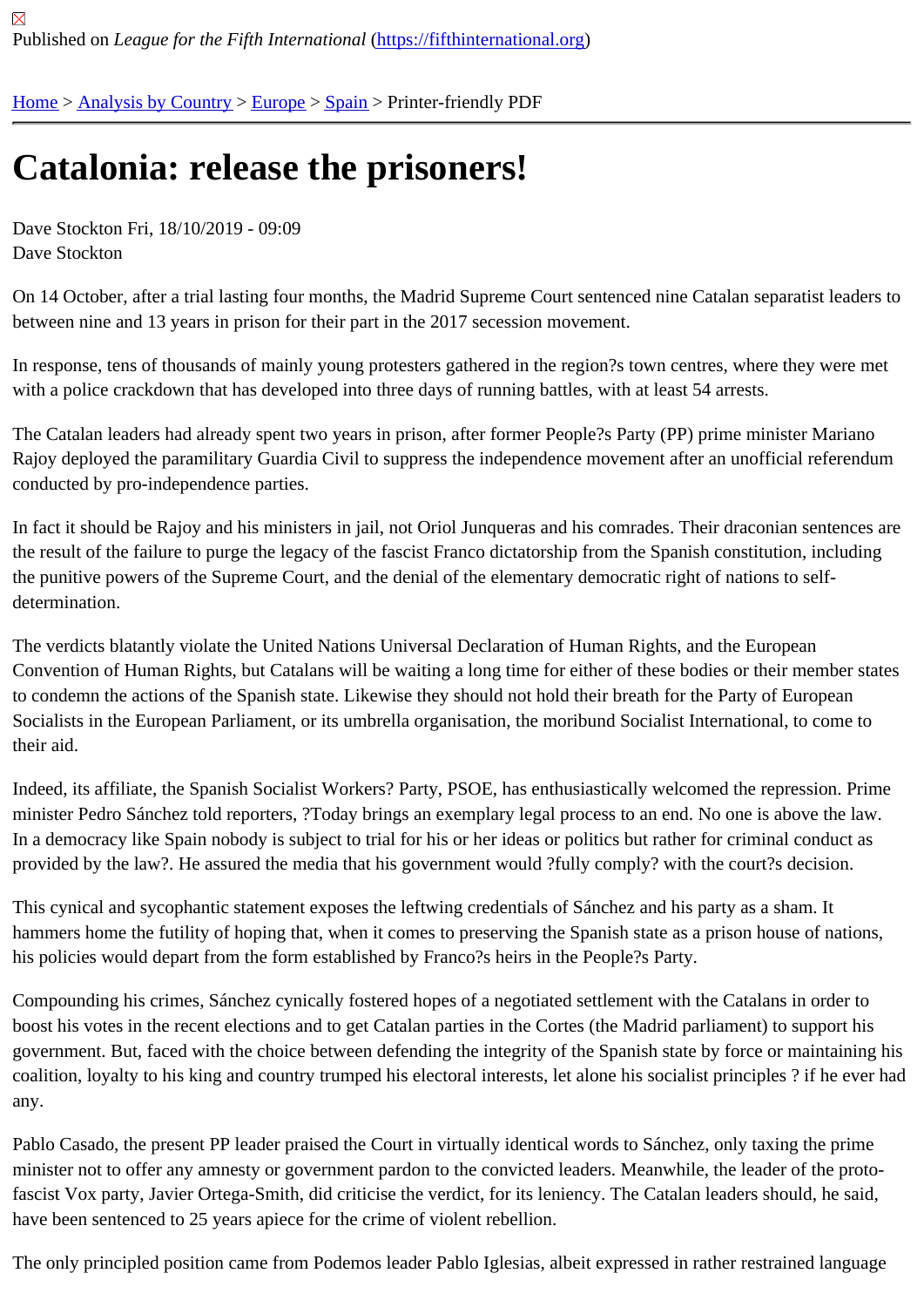given the gravity of the situation. He said that the sentence ?will go down in the history of Spain as a symbol of how not to address political conflicts in a democracy?. In a message on Facebook, Iglesias said he wanted to ?send his support to the convicted leaders and to their families?.

This mealy-mouthed solidarity is of a piece with his party?s lukewarm support for national democratic rights. In fact, any democrat, let alone socialist, living in the Spanish state should demand the immediate release of the convicted leaders, the overturning of their convictions, and the dropping of all charges against the exiled Catalan president, Carles Puigdemont.

## Resistance

Though it was the moderate grassroots organisation, the Catalan National Assembly (ANC) that called for the first evening?s candlelit demonstration, that very night several thousand people occupied Barcelona airport. They were met with police baton charges and volleys of rubber bullets that injured more than 130 and cost one young demonstrator his eye.

This direct action and those in the days that followed have been organised by the Tsunami Democràtic, a new online mobilising platform. Key to the movement?s success are the activists of the Committees for the Defence of the Republic (CDRs), established to resist the assumption of direct rule by the Spanish state during 2017, who tweeted: ?It is time to rise up against the authoritarian fascism of the Spanish state and its accomplices. It is time for the #PopularRevolt.? Solidarity demonstrations erupted in other Spanish cities, including in Madrid, and a general strike has been called in Catalonia for 18 October.

Justified as the demonstrators are, it should not be forgotten that, although the months around the 2017 referendum saw huge demonstrations and direct action, nonetheless the weakness and divisions of the nationalist leaders, as well as the lack of effective and sizeable solidarity from across Spain and Europe, ended with the victory of the Spanish state. The present leadership of the Catalan parliament, the Generalitat, is calling plaintively for negotiations. These will get nowhere. Denunciations of protesters facing police violence by the Catalan president will only embolden the Madrid government.

## Strategy

For as long as the separatists pose the question as a struggle for independence, rather than for the democratic right of self-determination, they make it more difficult for the roughly 50 per cent of Catalonia?s population opposed to full independence to join in.

Today, Catalonia does not even have real autonomy. If it did, it would not have been possible for Madrid to dissolve its parliament and jail its leaders for organising a referendum. All sincere Spanish democrats should support and fight for the extension of genuine autonomy to all of Spain?s nationalities, even if they do not wish to see the country?s working class divided into competing states. But if, in a referendum conducted without repression, the majority voted for complete independence then it would equally be the duty of democrats and socialists across Spain and Europe to help them realise their democratic decision.

However, as in the case of Scotland, we do not believe that creating new and smaller capitalist states will answer any of the major social questions facing workers. Indeed, any temptation to culturally or linguistically ?Catalanise? the large number of Spanish speakers and migrants would be reactionary in itself.

As socialist internationalists we counterpose to illusions in bourgeois nationalist separatism - the struggle to turn the neoliberal and imperialist EU into a Socialist United States of Europe in which all nations and nationalities would have a broad degree of autonomy plus the right to form distinct units if they so wished.

Meanwhile, in the neighbouring European Union states, socialists should demand that Labour and Socialist MPs and MEPs put down resolutions condemning the Madrid court?s decision, demanding the unconditional release of the